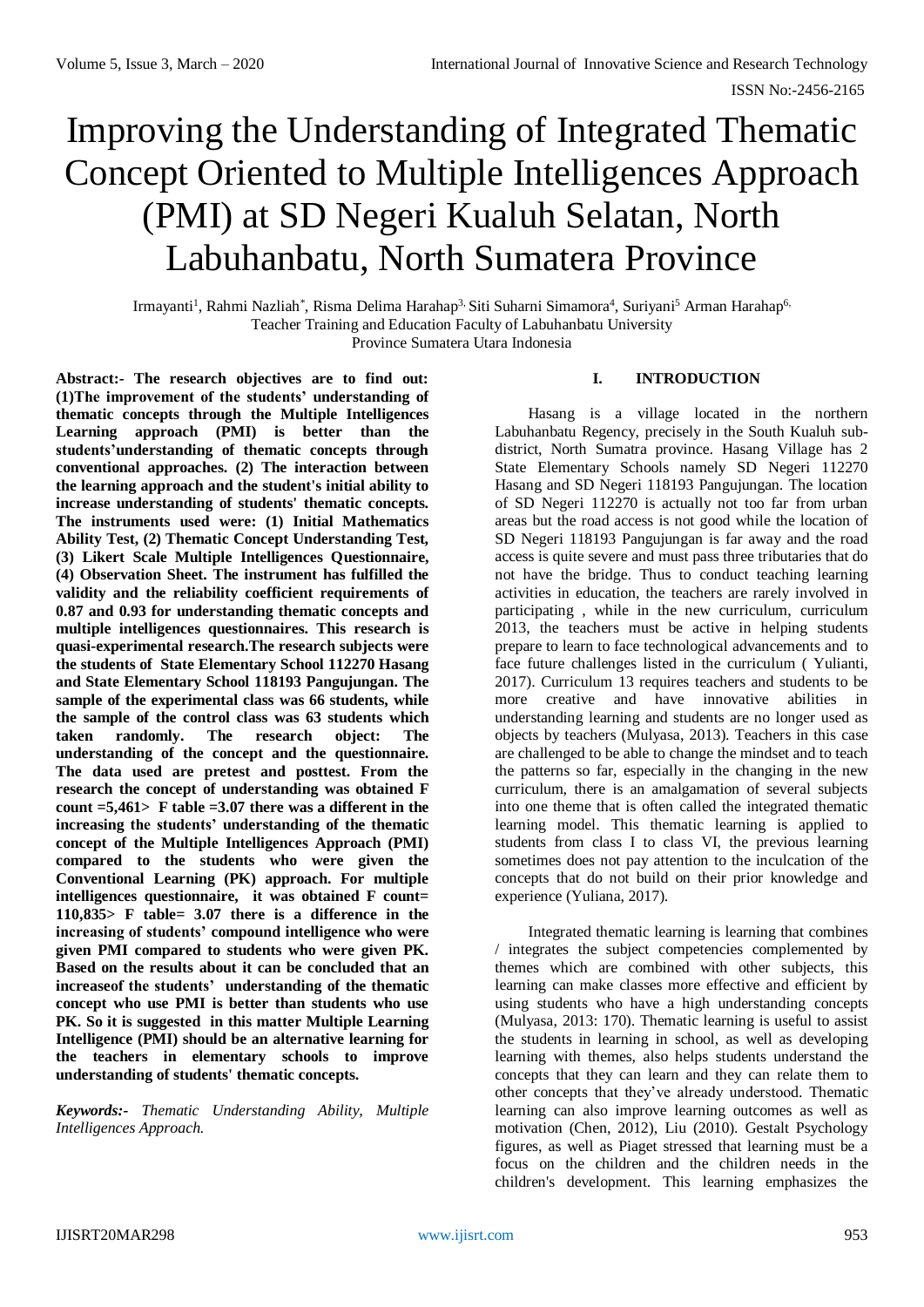application of understanding concepts to do something (learning by doing). Thus, the teacher must improve the learning experience so that it can influence the students' meaningfulness and experience in learning (Aryani, 2015). Learning experiences will be able to show a conceptual connection that will undoubtedly make the learning process more effective. Conceptual links among the subjects will make a decision, so that the students will get all the knowledge. The application of thematic learning in elementary schools is very helpful for students, because thematic learning is in accordance with the development of students who still see something as a whole (holistic).

According to the National Education Ministry (2006), Thematic learning has the characteristics including: (1) Experiences and learning activities in accordance with the development and the needs of elementary school age children; (2) Activities in implementation are based on the students' interests and needs; (3) Learning activities are more meaningful and memorable for students which will influence longer learning outcomes; (4) Developing students' thinking skills; (5) packaging learning activities so that they are pragmatically in accordance with the needs and problems that often arise in their environment; and (6) Developing students' social skills. Thus the ability to understand concepts is needed so that integrated thematic learning can run smoothly.

Understanding concepts is the ability of students to find and explain, translate, interpret and conclude concepts based on their own thoughts, not just to memorize them (Septiana, 2017). Understanding this concept is an aspect in an assessment in the learning processwhich aims to determine the extent to which a student's ability in terms of receiving and understanding the concept of learning that he has received (Gift, 2016). The students have the ability to understand the concept, if the student is able to

communicate both verbally, in writing and pictures as messages which occur during learning and the students can connect the new knowledge gained with the previous knowledge. The students' understanding of a problem is a part of the problem solving.

Learning to solve the problems needs to be applied in a learning process in Mathematics, Natural Sciences, Social Sciences, Civics and Bahasa Indonesia in elementary schools, therefore we need a potential and the thematic abilities in solving the problems related to student intelligence that are needed in the integrated thematic learning . In learning, the thematic problem solving according to Cadavid (2010),is increasing scientific work (Pitadjeng, 2009), increasing understanding of science concepts (Hendrawati, 2010), increasing the ability to solve problems in innovative ways using facts, concepts, principles or procedures which have been learned ( Rede, 2010). Thus the thematic language learning is more meaningful, not only in the students' intelligence and potential needs, but also the students' creativity to express their opinions and arguments which are very much needed in the learning process. Thus the creativity of arguing si really needed to be developed so that the students are able to solve th.e problems and they can understand the concept of a theme or material that they have been learned.

Based on the observations and the interviews of researchers at SD Negeri 112270 Hasang, only class V consisted of two classes which was consisting of 64 students while SD Negeri 118193 Pangujungan consisted of 65 students, with the questions of Mathematics, Natural Sciences, Social Sciences, Civics and Bahasa Indonesia with a total number of 20 questions and the provision of Multiple Intelligences questionnaire were obtained the following results:

| No    | Category | <b>SD Negeri Hasang</b>                      |                    | SD Negeri Pangujungan    |                    |  |
|-------|----------|----------------------------------------------|--------------------|--------------------------|--------------------|--|
|       |          | <b>Quisioner</b><br><b>Thematic Question</b> |                    | <b>Thematic Question</b> | <b>Quisioner</b>   |  |
|       | High     | 9 Students                                   | 20 Students        | 8 Students               | <b>17 Students</b> |  |
|       | Middle   | 25 Students                                  | 24 Students        | 27 Students              | <b>19 Students</b> |  |
|       | Low      | <b>30 Students</b>                           | 20 Students        | <b>30 Students</b>       | 29 Students        |  |
| Total |          | <b>64 Students</b>                           | <b>64 Students</b> | <b>65 Students</b>       | <b>65 Students</b> |  |

Table 1:- Number of Students

Based on table 1, it can be seen that generally the students who experience low learning outcomes due to student creativity in argumentation and opinion are very minimal or less emerging from themselves, as well as students' dissatisfaction with the themes discussed, students are also less able to provide creative and innovative ideas . The Students also can not restate a concept which has been learned with their own language, students 'ability to group a problem according to the properties they have is also lack, the students' abilities are also minimal in distinguishing which are included as examples rather than examples of the themes that have been learned, it is also clear that the

students' abilities are lack in terms of presenting a concept in the form of pictures or symbols in the sequence in mathematical learning, to state the necessary and the sufficient conditions of things that are known to be unclear, the use and the utilization and the choosen procedures specified in a theme have still not yet maximal and in applying a concept in problem solving based on the correct steps is also not optimal. Based on these problems, we can measure the students' intelligence from how they solve the problems and how they understand a learning concept given by the teacher.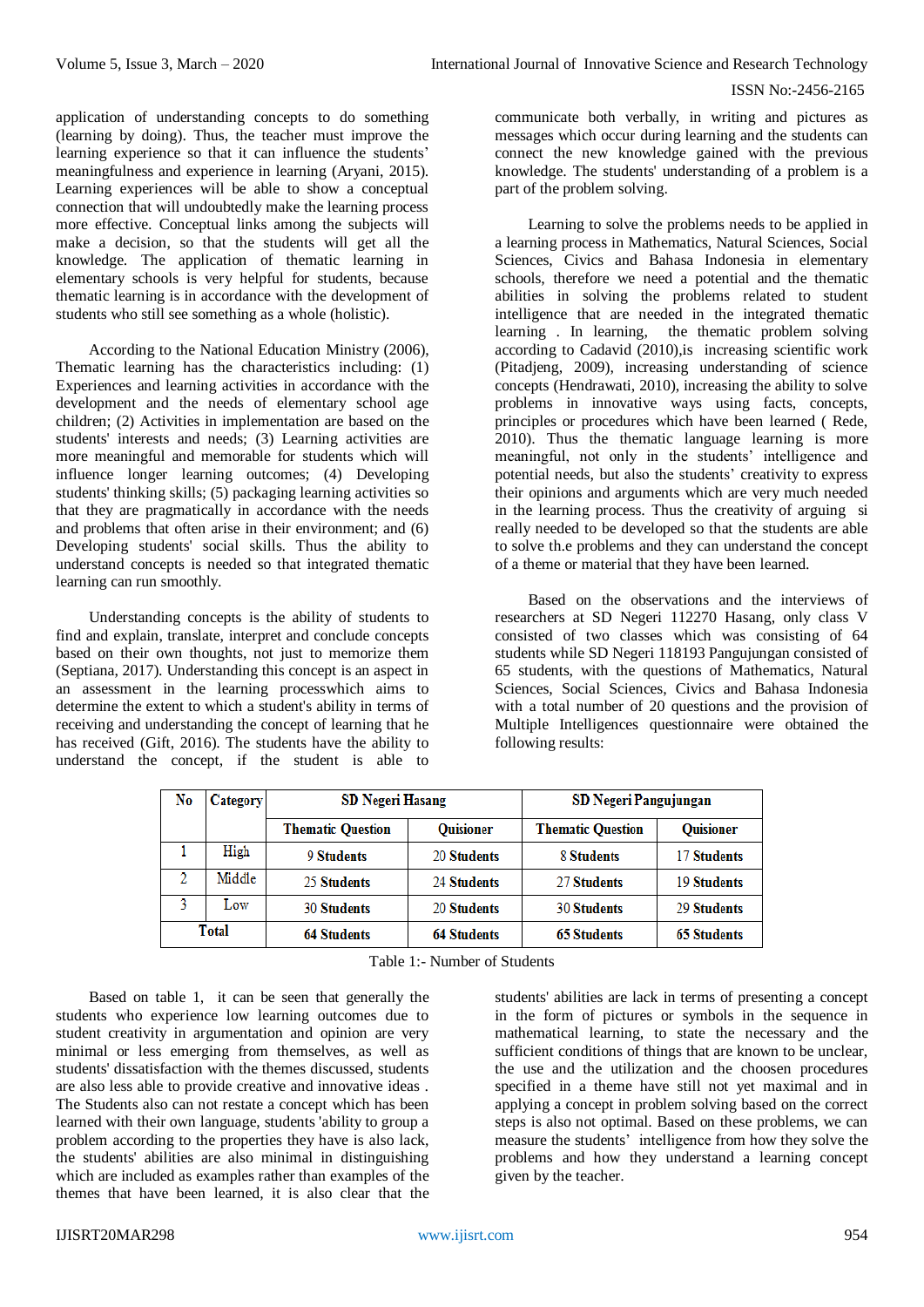ISSN No:-2456-2165

Sometimes the mistakes also occur to the teacher, because they infrequently teach in accordance with the students' intelligence, but they teach the students in accordance with the teachers' intelligence. Thus, the students tend to be quiet listening or talking when they are asked by the teacher. Though a child or a student has extraordinary potential in him. Thus, the teacher should be able to help optimizie the potential and the ability to understand concepts in accordance with the student's intelligence.

One alternative to overcome the problem of the lack of creative opinion and the arguement in understanding a concept and optimizing various types of intelligence is the Multiple Intelligences Approach (PMI) (Abdulkader, 2009). This model prioritizes learning as a forum for developing intelligence and the students ' potentiality to solve the problems in their lives by making these creativelearning and applicable learning (Sibel, 2013). The Multiple Intelligences (PMI) approach is able to facilitate all intelligence possessed in a learning activity (Jasmine, 2007: 118).

Menri Asriani (2018) Through learning Multiple Intelligences, the students are expected to be able to carry out activities on each intelligence, namely: (1) linguistic intelligence, is a language intelligence which can be done by reading, writing stories, enjoying poetry and using reading material in learning, (2 ) mathematical logical intelligence, is the ability to think logically and be able to manipulate and use numbers effectively, (3) spatial intelligence, namely the ability to perceive images and space accurately, (4) kinesthetic intelligence is able to use ideas and feelings to solve the problems, ( 5) musical intelligence, namely the ability to recognize rhythm by distinguishing and expressing musical forms, (6) interpersonal intelligence, is the ability to understand differences, respect feelings and moods, (7) intrapersonal intelligence, is the ability to understand oneself and be able to act adaptively based on knowledge, (8) ) naturalist intelligence is being able to recognize, explain, and clarify the various problems, (9) existential intelligence, is the ability to ponder questions about the existence.

Therefore, the decision to implement the learning strategy in a learning process in class needs to be considered the differences of the students' initial abilities. Students' abilities can be identified through a number of ways, for example by holding initial tests, aptitude tests, intelligence tests, previous learning achievement results, learning achievements during the program, feedback from students, and so on. Related to the research subject, namely the fifth grade students in the second semester, the authors determined the differences in the ability of students in this group would be grouped based on preliminary tests in the form of Mathematics, Natural Sciences, Social Sciences, Civics and Bahasa Indonesia from the previous material. Based on the description above, the research taken is "Improving The Understanding of Integrated Thematic Concept Oriented to Multiple Intelligences Approach (PMI)".

#### **II. RESEARCH METHODS**

This study used a quantitative research approach with quasy experimental methods in the form of quasiexperiments. Quasy experimental research according to Ruseffendi (2005: 35) is a research that is really seeing the causal relationship. This study aims to examine the ability to understand the thematic concepts,the students' questionnaires that are influenced by learning strategies namely Multiple Intelligences (PMI) and conventional learning (PK). The population in this study were all elementary students in South Kualuh Subdistrict, namely SD Negeri 112270 Hasang and SD Negeri 118193 Pangujungan. Of the two schools, two classes were chosen from class V. The cluster random sampling technique was used. The samples were two classes from SD Negeri 112270 Hasang, namely V A and V B and two classes from SD Negeri 118193 Pangujungan, namely class V A and V B. In this design, the subjects of this study were the students in grade V elementary school. The experimental groups were treated with Multiple Intelligences  $(X)$ , and the control groups were given conventional treatment, then each research classes was given pretest and posttest (O).

This study has three stages, namely the preparation phase, the implementation phase, and the final phase. In this study, the instruments used are as the following: the initial ability test is the students' knowledge before learning is going to take place and it is done to determine the high, medium and low level of the students abilities before learning is done and to see the changes in the students' initial thematic abilities if there is an increasing or not.The questions test on the integrated thematic concept comprehension ability is used to measure the integrated thematic concept comprehension ability.The integrated thematic questions in the form of a description test of 20 questions with 4 questions for each subject or theme. The questions given are arranged based on indicators of the ability of understanding the thematic concepts. The Multiple Intelligences Questionnaires were obtained through a closed questionnaire scale, they were compiled and developed based on the nine aspects, namely the aspects of linguistic intelligence, mathematical logical intelligence, spatial intelligence, kinesthetic intelligence, musical intelligence, interpersonal intelligence, intrapersonal intelligence, naturalist intelligence, and existential intelligence. The questionnaires are consisted of 40 statement items with four choices, namely Strongly Agree (SS), Agree (S), Disagree (TS), and Strongly Disagree (STS).

The instrument for understanding the ability of the concepts and the questionnaires before being used was tested for its validity, reliability, difficulty level, and different power. The tests were given to the experimental class and the control class at the time of the test and post test. The data analysis technique used was to test normality with Chi Square test and its homoegeneity was used the variance test or F test, then the hypothesis test had been performed to see the increasing in the ability to understand thematic concepts between the experimental class and the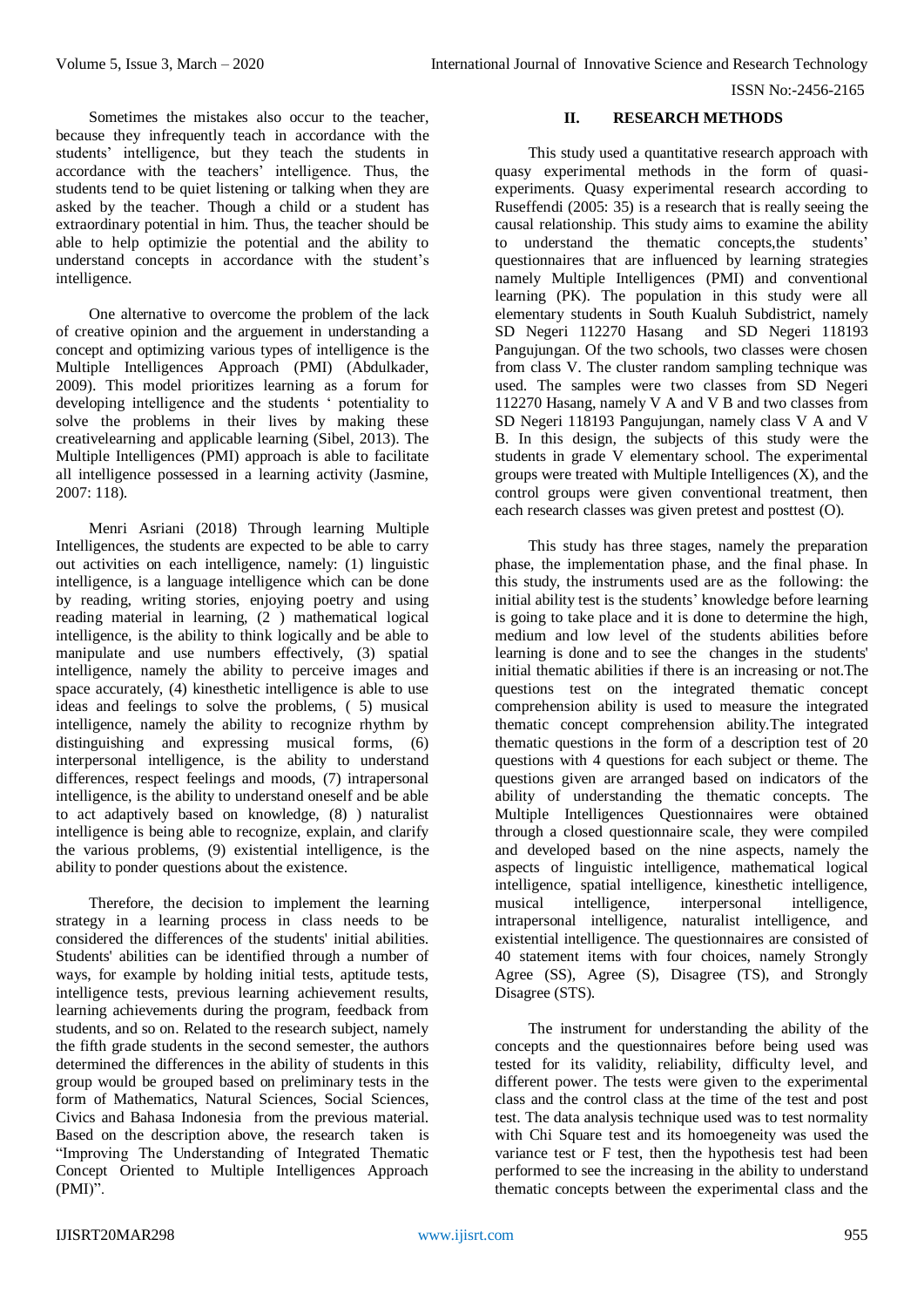control class on the faithful theme with the N-gain test (gain normalization) and t test for hypothesis testing, if t count> t table.

#### **III. RESULTS AND DISCUSSION**

This study generally aims to examine, to describe, and to compare the increasing understanding of the thematic concepts oriented to Multiple Intelligences (low, medium, and high). The quantitative data were obtained through the initial mathematical ability test (KAT), mathematical concept comprehension ability test, and filling out a questionnaire related to the theme taught to the students in this study. The qualitative data were obtained through the process of the answer given by the students on the ability test of understanding the concept of the problems and the observations of the teachers' and students' activities during the learning process. The data obtained from 129 students, with the distribution of the sample as the following:

| N <sub>0</sub> | <b>School</b>             | (Experimental Group) | (Control Group) | <b>Total</b> |
|----------------|---------------------------|----------------------|-----------------|--------------|
|                | Class V SD Hasang         | 31 orang             | 33 orang        | 64           |
|                | Class V SD<br>Pangujungan | 35                   | 30              | 02           |
|                | Total                     | 66                   | 63              | 129          |

| Table 2:- Distribution of Research Samples |  |
|--------------------------------------------|--|
|                                            |  |

KAT test was used to determine the equality of the sample and to find out the students' KAT . To get a KAT picture of MI and PK of th students a mean calculation and standard deviation of the students' KAT scores were obtained for PMI of 57.05 and 13,720 with 66 students while for Pk it was obtained an average of 58.02 and a standard deviation of 13, 583 with 63 students . For overall the standard and standard deviation obtained by 57.52 and 13.609 with 129 students. From the description of the values above it was known that the KAT mean score of the PMI and PK groups were relatively the same. To find out the equivalence of the KAT scores of the two groups of the sample, normality data distribution test, variance homogeneity test and the mean difference test were performed. From the calculation results of KAT data normality test, it was obtained that all probabilities (sig.) For each group (PMI of 0.192 and PK of 0.200) were

greater than 0.05. This means the null hypothesis (Ho) is accepted. Based on these results, the samples from a population were normally distributed. To test this hypothesis the Levene test was used. The results of the calculation of the homogeneity of the variance obtained that the probability value (sig.) In the KAT data group is greater than 0.05 ie 0.918, so the null hypothesis is accepted. This means that, the variance of the two groups of approaches was homogeneous.

Then a t-test was performed to determine whether there is a difference in the mean between the two groups (PMI and PK). The results of the calculation of the average KAT test were difference between the students given PMI and the students given PK can be seen in the following Table 3:

| Approach        | <b>Difference</b> | <b>T</b> Test | Sig. (2 tailed) |
|-----------------|-------------------|---------------|-----------------|
| $PMI \times PK$ | $-0,97$           | $-0.0404$     | 0,687           |

Table 3:- Results of KAT t Test Analysis Based on Learning Approaches

Based on the above calculation, it can be seen that the probability value (sig.) was greater than 0.05. This means that the null hypothesis was accepted. So, it can be concluded that there was no significant differences between KAT scores in the experimental group and the control group. This showed that this study began with the relatively similar KAT conditions of students. After finding out that there was no difference between the KAT scores in the PMI group and the PK group before being given learning treatment, the grouping of students 'understanding of the students' concept of understanding was then determined (high, medium, and low).

#### *The Description of the Ability to Understand Integrated Thematic concepts*

The description of integrated thematic concept comprehension ability is an illustration of increasing students' integrated thematic concept understanding ability between students who are given PMI and students who are given PK with the following data: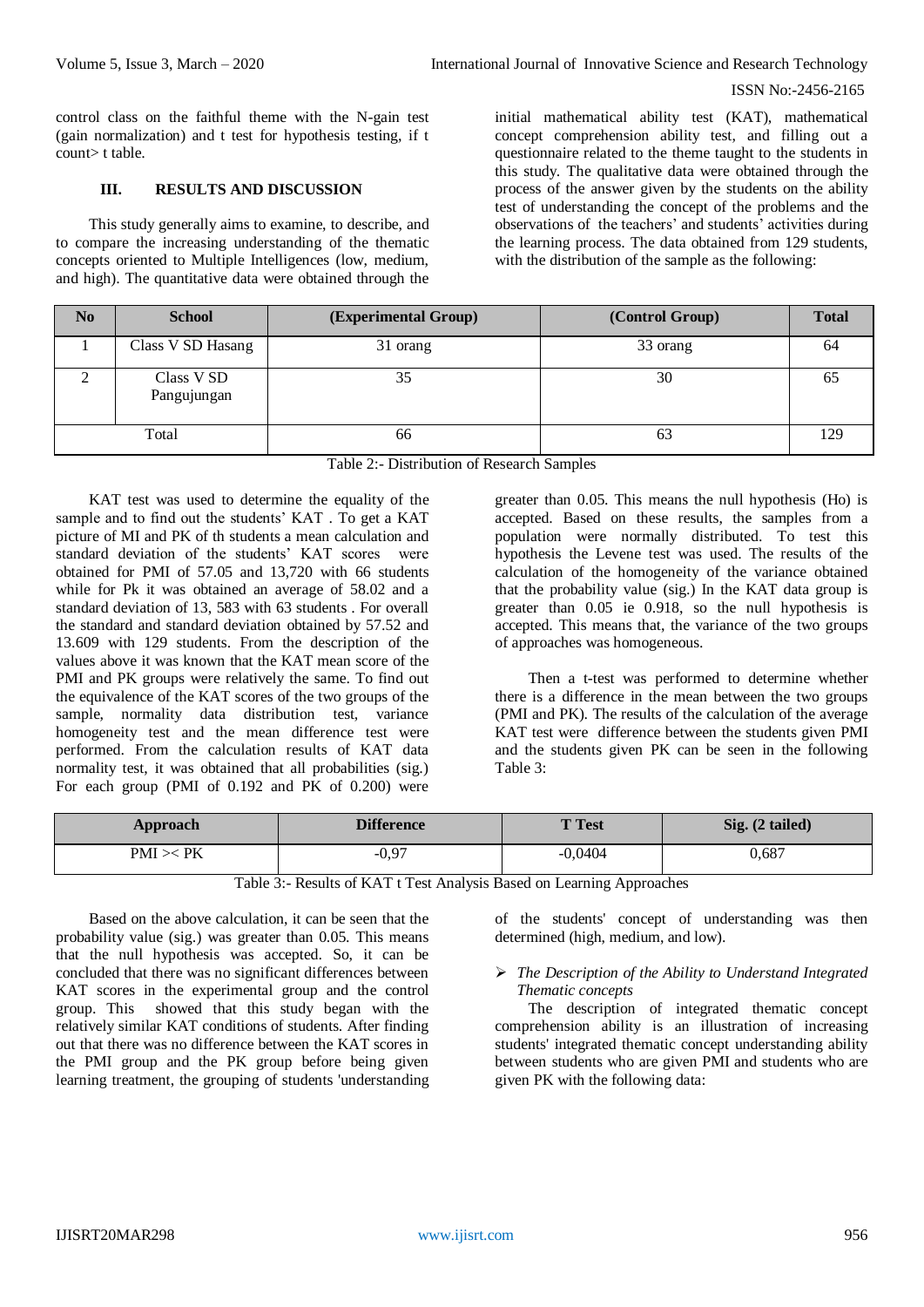| <b>Catagories</b> |            | <b>Aspects</b> |                               |            |                |            |           |            |        |  |
|-------------------|------------|----------------|-------------------------------|------------|----------------|------------|-----------|------------|--------|--|
|                   |            | N              | <b>Statistic Data</b>         |            | <b>Pretest</b> |            | Post test |            | N Gain |  |
|                   | <b>PMI</b> | PK             |                               | <b>PMI</b> | PK             | <b>PMI</b> | PK        | <b>PMI</b> | PK.    |  |
| HIgh              | 11         | 11             | х                             | 17,91      | 17,45          | 57,73      | 55,45     | 0.698      | 0,661  |  |
|                   |            |                | S                             | 0,944      | 1,440          | 2,867      | 2,622     | 0,049      | 0,042  |  |
| Middle            | 39         | 38             | х                             | 15,31      | 15,29          | 46,97      | 45,55     | 0,532      | 0,507  |  |
|                   |            |                | γ                             | 2,364      | 2,277          | 6,964      | 5,486     | 0,111      | 0,878  |  |
| Low               | 16         | 14             | $\overline{\phantom{m}}$<br>х | 11,63      | 13,00          | 35,56      | 32,53     | 0,378      | 0,327  |  |
|                   |            |                | S                             | 4,031      | 2,987          | 4,179      | 4,836     | 0,047      | 0,059  |  |
| Total             | 66         | 63             | x                             | 14,85      | 15,16          | 46,00      | 43,85     | 0,522      | 0,486  |  |
|                   |            |                | S                             | 3,380      | 2,701          | 9,182      | 9,052     | 0,136      | 0,133  |  |

Table 4:- Data Descriptions Ability to understand the concept of PMI and PK Group Student Problems

**From table 4**, it can be concluded that overall the average increase in high ability, the students who were given PMI (0.698) were higher compared to the average increase in high ability of the students who were given PK (0.661). For the mean of moderate ability improvement, the students who were given PMI (0.532) were higher compared to the average of moderate ability improvement, the students who were given PK (0.507). And for the mean of low ability improvement, the students who were given PMI (0.378) were higher compared to the mean of low ability improvement, the students who were given PK (0.327). Thus it can be concluded that overall the mean increase in the ability of understanding of the students' thematic concept who were given PMI (0.522) was higher compared to the average increase in the ability of understanding of the students' integrated thematic concept who were given PK (0.486). The findings of this study were reinforced by Asriani (2018) which states that the experimental class obtained a higher N-gain value than the control class which meant that the increase in the problem solving ability of the experimental classwas higher than the control class.

### *Data Analysis Ability to Understand Integrated Thematic Concepts*

To test the difference in the increasing of the students' integrated thematic concept comprehension who were given PMI compared to students who were given PK, and the interaction between the students' thematic concept comprehension ability factors (high, medium and low) and the approach factors (PMI and PK) used statistical analysis test. However, before conducting the statistical test, the analysis prerequisite test was carried out, namely the normality test and the variance homogeneity test. The calculation results were obtained as the following.

| <b>Math Ability</b> | $\boldsymbol{n}$ | Approach   | $(K-S)Z$ | Sign. | Ho       |
|---------------------|------------------|------------|----------|-------|----------|
| High                | 11               | <b>PMI</b> | 0,247    | 0,059 | Accepted |
|                     | 11               | PK         | 0,192    | 0,200 | Accepted |
| Middle              | 39               | <b>PMI</b> | 0,060    | 0,200 | Accepted |
|                     | 38               | PK         | 0,117    | 0,200 | Accepted |
| Low                 | 16               | <b>PMI</b> | 0,177    | 0,191 | Accepted |
|                     | 14               | PK         | 0,140    | 0,200 | Accepted |
| Total               | 66               | <b>PMI</b> | 0,107    | 0,058 | Accepted |
|                     | 63               | PK         | 0,082    | 0,200 | Accepted |

Table 5:- Data Normality Test , Ability to Understand the Concept of PMI and PK Group

**Table 5** shows the probability value (sign.) In general the average of the students' score integrated thematic concept comprehension ability according to the students' thematic (high, medium, and low) thematic ability understanding concept and learning approaches (PMI and PK) normally distributed.

Then the variance homogeneity test for the two groups of data were performed using the Levene test. The results of the calculations can be seen in the table below.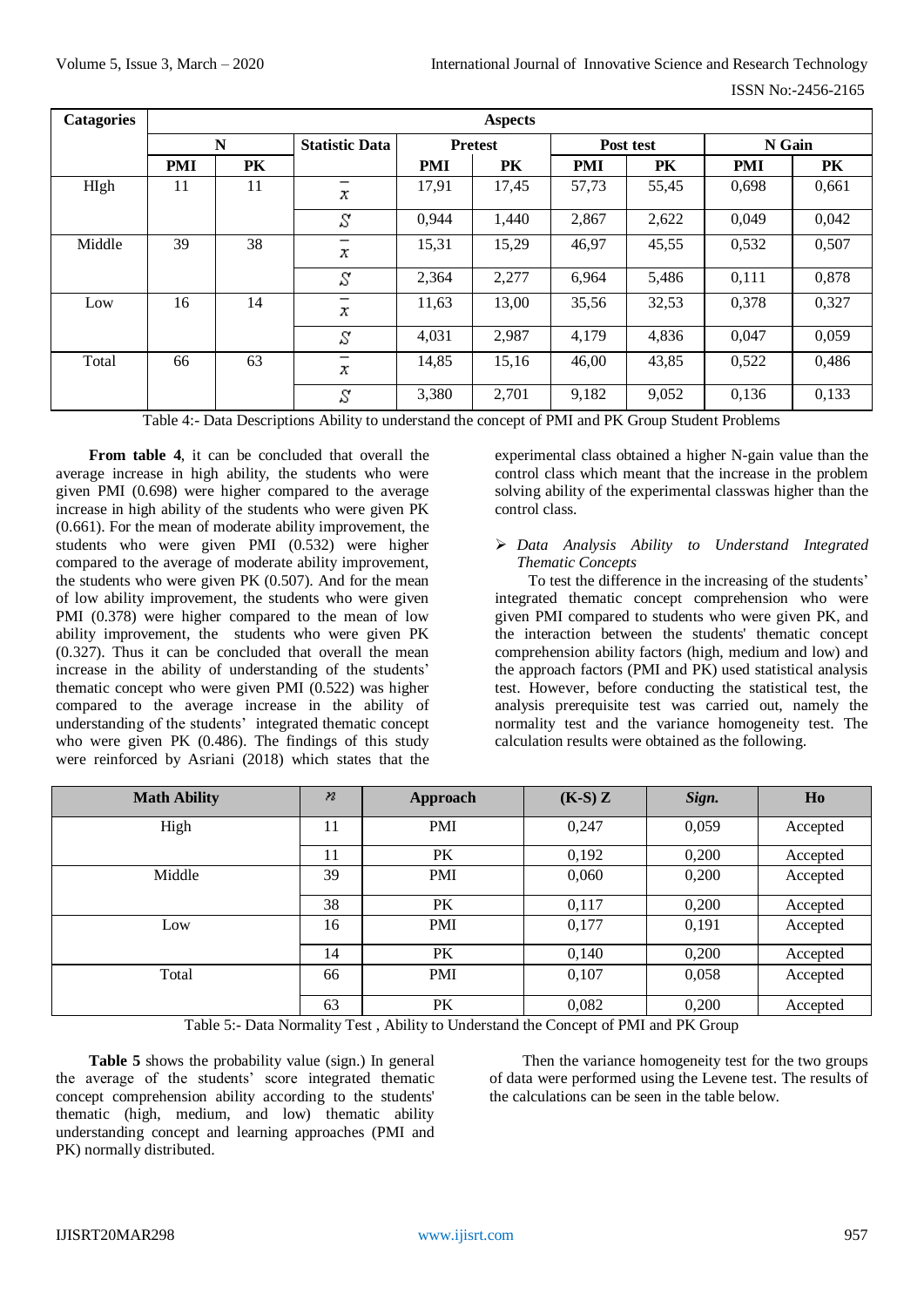| <b>Math Ability</b> | Approach   | <b>Statistic Levene</b><br>(F) | dk1 | dk2 | Sig.  | Ho       |
|---------------------|------------|--------------------------------|-----|-----|-------|----------|
| High                | $PMI * PK$ | 0,135                          |     | 20  | 0,178 | Accepted |
| Middle              | PMI * PK   | 1,481                          |     | 75  | 0,227 | Accepted |
| Low                 | $PMI * PK$ | 2,348                          |     | 28  | 0,137 | Accepted |
| Total               | $PMI * PK$ | 0,208                          |     | 127 | 0,649 | Accepted |

Table 6:- Homogeneity Test Ability to Understand the Concept of PMI and PK

In the table above it can be seen that the probability value (sign.) In the category of students' understanding the concepts (low, medium, and high) was greater than 0.05, so the null hypothesis was accepted. In other words, the population variance of the data was the ability to understand homogeneous integrated thematic concepts.

From the explanation above it can be seen that each data groups was normally distributed and the pair of PMI and PK data groups have the same variance (homogeneous). Thus, in order to find out there are differences in the average gain of the two sample groups (PMI and PK), and the interaction between students' thematic concept understanding abilities (high, medium and low) with learning approaches (PMI and PK) using the twoway Anova test. Anova two paths was used to determine the differences between several independent variables with a dependent variable and each variable has two or more levels, provided that the data were normally distributed, and homogeneous. The results of the calculation of the average gain different test can be seen in Table 7. below.

| <b>Source</b>   | <b>Type III Sum of Squares</b> | df  | <b>Mean Square</b> | $\mathbf F$ | Sig.  |  |
|-----------------|--------------------------------|-----|--------------------|-------------|-------|--|
| Corrected Model | 1,441                          |     | 0,288              | 40,093      | 0,000 |  |
| Intercept       | 26,056                         |     | 26,056             | 3625,076    | 0,000 |  |
| KAT             | 1,411                          | ↑   | 0.705              | 98,150      | 0,000 |  |
| Approach        | 3,925E-02                      |     | 3,925E-02          | 5,461       | 0,021 |  |
| KAT*Approach    | 6,351E-03                      | ↑   | 3,175E-03          | 0,442       | 0,644 |  |
| Error           | 0.884                          | 123 | 7,188E-03          |             |       |  |
| Total           | 35,561                         | 129 |                    |             |       |  |
| Corrected Total | 2,325                          | 128 |                    |             |       |  |

Table 7:- The Summary of Anova Test Two Data Gain Paths The ability to understand integrated Thematic Concepts

From Table 7 above for the learning approach factor it is seen that the probability value (sign.) Of 0.021 is smaller than 0.05 so the null hypothesis was rejected. In other words there was a difference in the increasing ability to understand the thematic integrated concepts of students who are given PMI compared to students who are given PK. By looking at the average gain of the two sample groups, it can be concluded that the increasing of the students' ability to understand the integrated thematic concept who were given PMI significantly better than that of the students' who were given PK.

From Table 7 for the learning approach factors and the students' thematic abilities, it can be seen that the probability value (sign.) Of 0.064 is greater than 0.05 so the null hypothesis was accepted. In other words there was no interaction between the learning approach and students' thematic concept ability to increase the integrated thematic concept ability, for all students' thematic concept understanding abilities (high, medium and low) who get

PMI approach gain an increasing ability to understand the thematic integrated concepts more higher than the students who obtained PK. As well as the average difference in increasing the ability to understand the concept of the problem was almost the same. This shows that the interaction between the learning approach and the students 'understanding of thematic concepts (high, medium and low) do not have a significant joint effect on increasing the students' integrated thematic concept comprehension ability. The difference in the increased understanding of integrated thematic concepts was due to differences in the learning approaches used not because of the students' understanding of thematic concepts.

#### *Description of Multiple Students Intelligence Questionnaire*

The description of the multiple intelligences questionnaire for students can be seen through the average pretest, posttest and the gain of multiple intelligences questionnaire for each indicator presented in Table 8 below.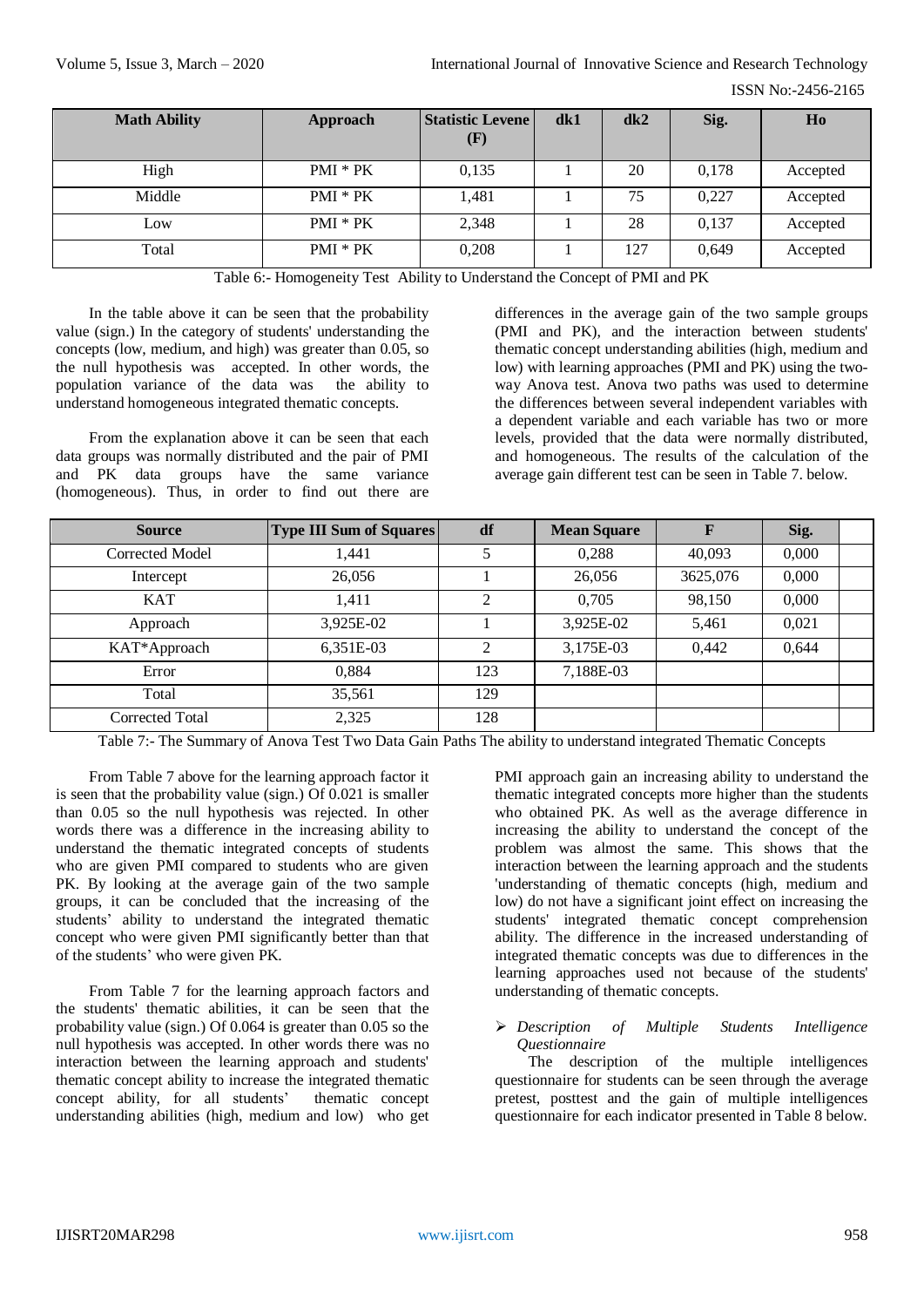| <b>Indicator</b>                  | <b>Score of multiple intelligences Questionaire</b> |        |            |                 |            |           |  |  |
|-----------------------------------|-----------------------------------------------------|--------|------------|-----------------|------------|-----------|--|--|
|                                   | <b>Pretest</b>                                      |        |            | <b>Posttest</b> | Gain       |           |  |  |
|                                   | <b>PMI</b>                                          | PK     | <b>PMI</b> | <b>PK</b>       | <b>PMI</b> | <b>PK</b> |  |  |
| Linguistics Intelligence          | 16.492                                              | 17.857 | 20,092     | 20,079          | 0.471      | 0.369     |  |  |
| mathematical logical intelligence | 18,677                                              | 18,905 | 20,554     | 20,349          | 0.360      | 0,259     |  |  |
| spatial intelligence              | 20,077                                              | 19,794 | 21,585     | 21,286          | 0.337      | 0,313     |  |  |
| kinesthetic intelligence          | 19,108                                              | 18,698 | 20,569     | 20.413          | 0,313      | 0,302     |  |  |
| musical intelligence              | 19,462                                              | 19,429 | 20,754     | 20,746          | 0.287      | 0,246     |  |  |
| interpersonal intelligence        | 13,338                                              | 12.730 | 14,446     | 13,889          | 0,380      | 0,315     |  |  |
| intrapersonal intelligence        | 13,585                                              | 13.429 | 14,800     | 14,460          | 0.521      | 0.376     |  |  |
| naturalist intelligence           | 14,566                                              | 13,338 | 14,446     | 13,889          | 0.380      | 0,315     |  |  |
| Existential intelligence          | 20,011                                              | 19.889 | 21,585     | 21,286          | 0,337      | 0,313     |  |  |

Table 8:- Average Pretest, Posttest and Gain Questionnaire for Multiple Intelligences Students Each Indicator Based on Approach Factors

There are several conclusions regarding the students' multiple intelligences questionnaire which can be revealed as the following:

- From the average post test score per indicator, it can be concluded that the students' multiple intelligences questionnaire who were given the PMI approach were slightly higher compared to students who were given the conventional approach.
- From the average gain score per indicator, it can be concluded that the students' increasing in the multiple intelligences questionnaire who were given the PMI approach were slightly higher compared to students who were given the conventional approach.

#### **IV. CONCLUSION**

- $\triangleright$  Improving the understanding of the students' thematic concepts who use PMI was better than of the students who use PK.
- $\triangleright$  There was no interaction between the approach and the student's initial ability to increase understanding of thematic concepts. Differences in understanding the students 'thematic concepts are due to the approach factor not the students' mathematical abilities.

#### **REFERENCES**

- [1]. Abdulkader, F.A., Gundogdu, K., Eissa, M.A., (2009). *The Effectivesness of A Multiple Intelligences Based Program on Improving Certain Reading Skills in 5th Year Primary Learning Disabled Students [versi elektronik*. Electronic Journal Of Research And Educational Psychology, 7(3), ISSN: 1696-2095. 673- 690.
- [2]. A Harahap, (2015). Perbedaan Hasil Belajar Siswa yang diajar dengan Menggunakan Metode Diskusi dengnan Penerapan Prediction Guide ( tebak Pelajaran) dan Tanpa Penerapan Prediction Guide Pada Materi.. Jurnal Pembelajaran dan Biologi Nukleus 1 (1), 25-28 | vol: | issue : | 2015
- [3]. Aryani, A.D., Sudjito, D.N., & Sudarmi, M. (2015). *Penerapan Model Pembelajaran Berdasarkan Teori Multiple Intellegence (MI) yang Dominan dalam Kelas Pada Materi Tekanan*. Jurnal *Radiasi,* 6(1): 1- 10.
- [4]. A Harahap, (2015). Perbedaan Pembelajaran dengan Metode Inside Outside dan Kooperatif Tipe JIGSAW pada Materi Sistem Pencernaan Makanan Pada Manusia dikelas XI SMA Swasta Kusuma Bangsa Londut Jurnal Pembelajaran dan Biologi Nukleus 1 (2), 30-33 | vol: | issue : | 2015
- [5]. Asriani, R., Hikmawati., & Wahyudi. (2018). P*engaruh Pendekatan Multiple Intelligences Terhadap Kemampuan Pemecahan Masalah Fisika Siswa*. *Prisma Sains: Jurnal Pengkajian Ilmu dan Pembelajaran Matematika dan IPA IKIP Mataram,*  6(2), 77-85.
- [6]. Barbara, M. (2001). *Learning Styles an Multiple Intelligences in Students. Journal of College Science Teaching, NSTA.*
- [7]. Cadavid, C. 2003, *Teaching English In Primary School Through a Spiral Thematic Curriculum, Ikala, Revista de Lenguaje y cultura,* Vol. 8 No. 14, p. 81- 97.
- [8]. Chen, Y.T. 2012.T*he effect of Thematic Video-Based Instruction on Learning and Motivation in E-learning. International Journal of Physical Sciences* Vol. 7(6). pp. 957 – 965.
- [9]. Depdiknas. 2006. Model Pembelajaran Tematik Kelas Awal Sekolah Dasar. Jakarta: Puskur Balitbang
- [10]. Jasmine. (2007). *Panduan Praktis Mengajar Berbasis Multiple Intelligences*. Bandung. Nuansa.0
- [11]. Karunia, E.P. Mulyono. (2016). *Analisis Kemampuan Pemahaman Konsep Siswa Kelas VII Berdasarkan Gaya Belajar dalam Model Knisley*. Seminar Nasional Matematika X . Universitas Negeri Malang: 337-346
- [12]. Liu, M.-C., & Wang, J.-Y. (2010). *Investigating Knowledge Integration in Web- based Thematic Learning Using Concept Mapping Assessment. Educational Technology & Society*, *13* (2), 25–39.